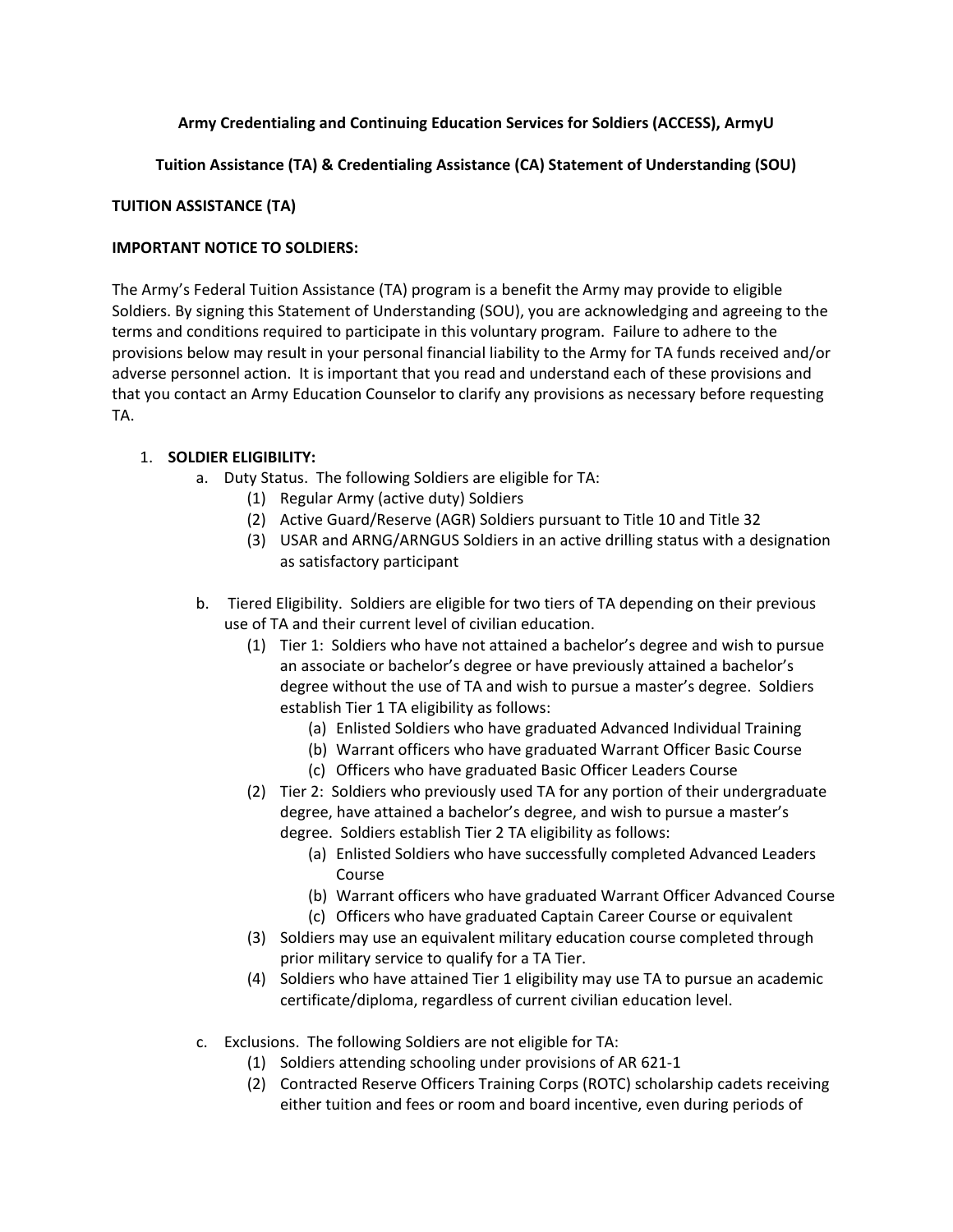temporary suspension of scholarship benefits, leaves of absence, or while school is out of session

- (3) ROTC Cadets contracted under the Green to Gold program
- (4) Soldiers who are flagged under provisions of AR 600-8-2
- (5) Soldiers who have been approved for voluntary separation, or who have received notice of involuntary separation, and do not have enough time in service remaining to complete a TA-funded class or fulfill a TA service obligation
- (6) Soldiers assigned to the Individual Ready Reserve (IRR) or the Inactive National Guard (ING)

#### 2. **GENERAL TA GUIDELINES:**

- a. The Army will fund TA in accordance with (IAW) Department of Defense Instruction (DoDI) 1322.25, AR 621-5, and Army policies. Soldiers are required to pay any costs associated with attendance at an education institution (EI) not covered by TA.
- b. A Soldier's official military personnel record and ArmyIgnitED account must accurately reflect the highest postsecondary degree the Soldier holds, whether TA-funded or earned outside of ArmyIgnitED. This includes those degrees awarded prior to entering military service or in conjunction with Professional Military Education (PME) courses of instruction. Soldiers will report any civilian education level discrepancy immediately to the unit S-1/personnel office for correction. Additionally, Soldiers must report subsequent graduation from a degree-granting program to the unit S-1/personnel office within 30 days of degree conferral.
- c. Soldiers must request TA on a class-by-class basis. Soldiers may use TA only for classes that support the education path they established in ArmyIgnitED.
- d. Soldiers are solely responsible for submitting timely, accurate, and complete TA Requests and may be held liable for costs incurred as a result of inaccuracies, errors, or omissions on the Soldier's part. Soldiers may submit TA Requests in ArmyIgnitED up to 60 days prior to the class start date; however, TA Requests must be submitted and approved in ArmyIgnitED not later than 2359 EST the day prior to the class start date. To allow time for processing and to avoid placing TA eligibility at risk due to unforeseen circumstances that may arise during the TA approval process, Soldiers should submit TA Requests as far in advance as possible but not less than five business days prior to the class start date. TA Requests submitted less than five business days prior to the class start date that are not approved prior to the class start date will not be considered for exception to policy (ETP) TA funding for any reason.
- e. After completing six SH of TA-funded coursework in the degree program, Soldiers must have an official student degree plan in ArmyIgnitED outlining the specific classes required to meet their educational goal.
- f. Soldiers must maintain a minimum TA grade point average (GPA) of 2.0 after completing 15 SH (or equivalent) of TA-funded undergraduate credit or a TA GPA of 3.0 after completion of six SH (or equivalent) of TA-funded graduate credit. ArmyIgnitED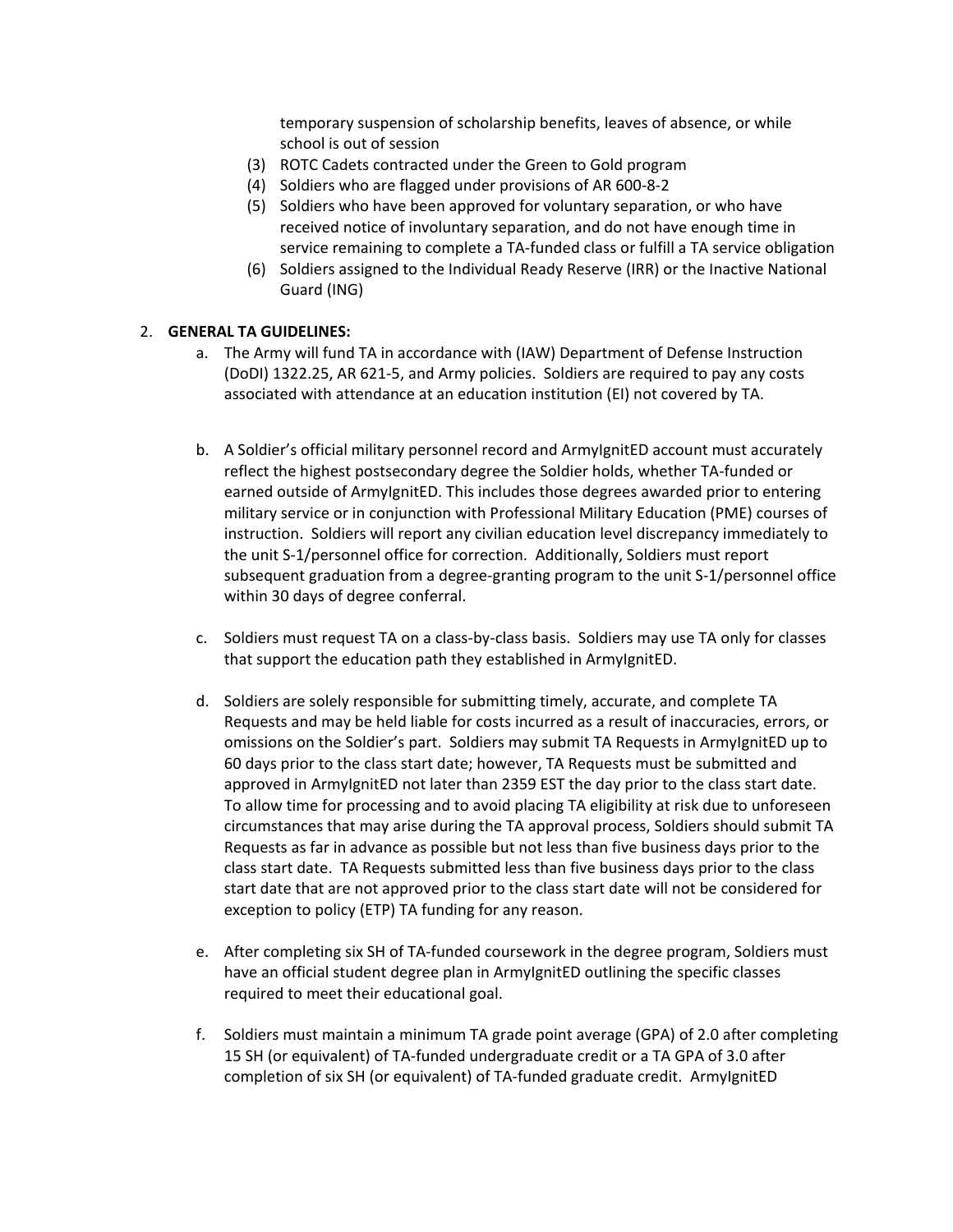calculates the grades from all TA-funded classes to determine the TA GPA; therefore, the TA GPA may differ from the GPA at the EI.

- g. Soldiers are responsible for keeping their email address and mobile phone number current in ArmyIgnitED. Soldiers are contacted about their TA accounts/requests by email and phone.
- h. Soldiers must resolve ArmyIgnitED account holds before receiving TA. Holds imposed due to incorrect information reported to ArmyIgnitED by third party systems (e.g., an EI or Army personnel system) must be corrected in those systems and reported correctly to ArmyIgnitED before such holds can be lifted. Unresolved holds do not qualify for ETP TA funding consideration.
- i. Soldiers who intentionally provide false information or otherwise misrepresent themselves to request or obtain TA under substantiated false pretenses will be subject to recoupment of TA funds and/or adverse personnel action, to include punishment under the Uniform Code of Military Justice (UCMJ).
- 3. **TA AUTHORIZATIONS:** The Army may limit eligibility criteria for the use of TA beyond those identified below. TA is authorized:
	- a. For up to 16 SH per fiscal year at the rate of up to \$250 per SH
	- b. For cost of tuition only (TA will not pay for fees)
	- c. For one degree each at the associate, bachelor's and master's level within the following lifetime SH limits:
		- (1) Up to 130 SH of undergraduate credit or a bachelor's degree, whichever comes first
		- (2) Up to 39 SH of post-bachelor's credit or a master's degree, whichever comes first
	- d. For up to 21 SH of credit for an undergraduate or a graduate academic certificate/diploma, not to exceed one certificate/diploma in any five-year period
	- e. For the Army Special Programs listed in AR 621-5, paragraph 4-3d

#### 4. **TA RESTRICTIONS AND LIMITATIONS:**

- a. Soldiers must request TA and withdraw from TA-funded classes in ArmyIgnitED. Soldiers must enroll in classes at their EI before requesting TA.
- b. TA cannot be used to fund classes with an end date that comes after the Soldier's separation date.
- c. In the event the EI cancels a TA-approved class after the class start date, the Soldier will open an ArmyIgnitED ServiceNow Helpdesk case and attach the cancellation notice from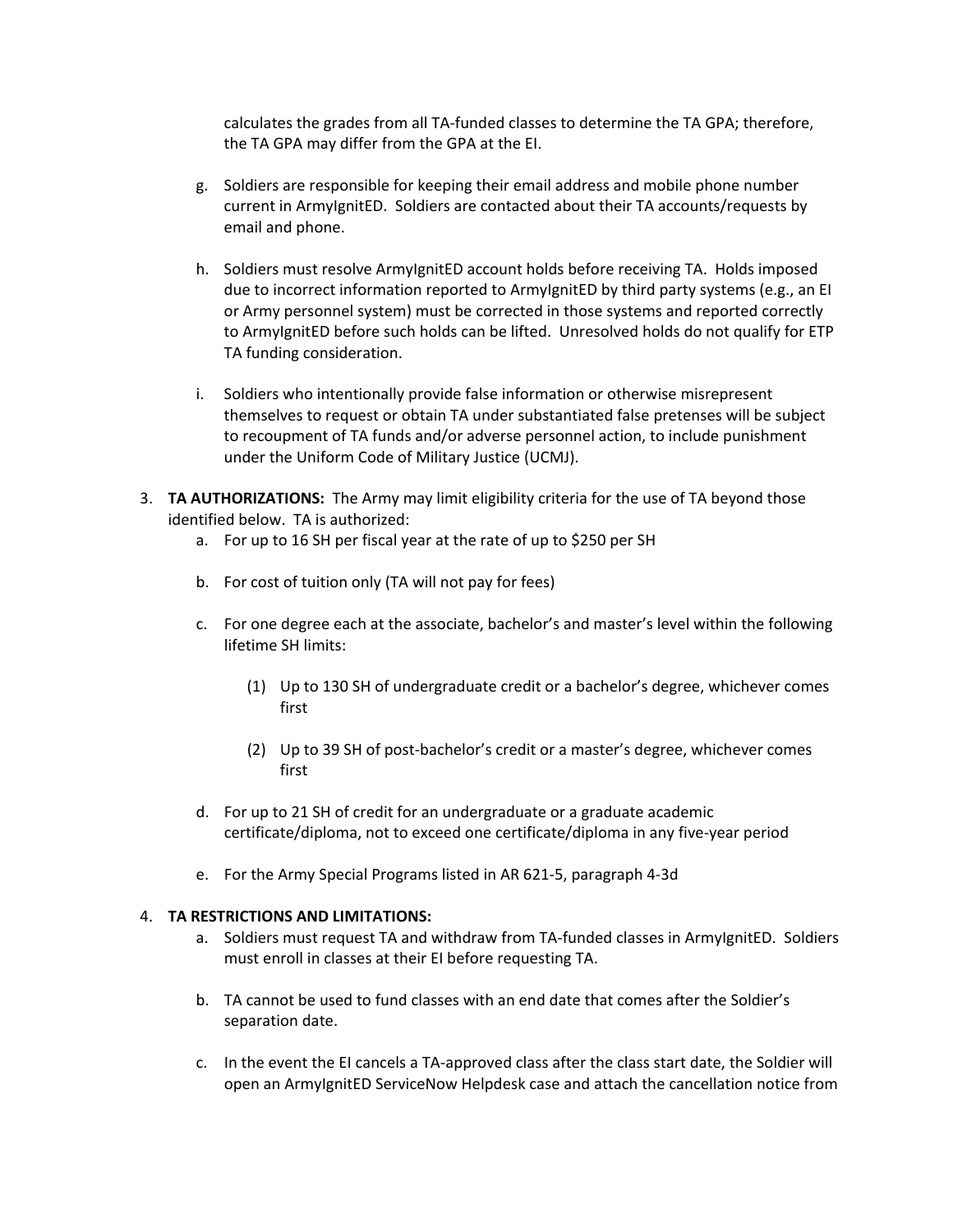the school to request TA for an approved replacement class (if desired) not later than five business days from the date of the cancellation notice.

- d. TA cannot fund doctoral classes or be used to pursue coursework for doctoral degrees (e.g., Doctor of Jurisprudence, Juris Doctor, Doctor of Medicine, Doctor of Pharmacy, or Doctor of Philosophy).
- e. If a Soldier's TA GPA drops below the minimal required level (i.e., 2.0 undergraduate and 3.0 graduate), the Soldier must enroll in self-funded classes through ArmyIgnitED to raise the TA GPA to regain TA eligibility. Classes taken outside of ArmyIgnitED after the TA GPA hold is placed cannot be used to raise the TA GPA. Soldiers cannot use Creditby-Exam (CLEP, DSST, or self-funded institutional challenge exams) or prior learning assessments to raise the TA GPA.
- f. With the exception of an academic certificate/diploma, Soldiers may not use TA to complete coursework for a postsecondary degree lower than or lateral to one they already possess, even if TA was not used to pay for the degree. This includes degrees awarded prior to entering military service, obtained as a result of a PME course of instruction, or completed under provisions of AR 621-1.
- g. Soldiers may only pursue one TA-funded academic certificate/diploma or degree at a time. In the case of double major or major-minor programs, the degree plan must clearly show that the program will culminate in a single diploma/degree awarded upon completion of the prescribed coursework. In the case of a combined level degree program (e.g., accelerated program consolidates bachelor's and master's degrees), the EI must award the first degree upon completion of required coursework before the Soldier becomes eligible to use additional TA for the coursework required for the second degree.
- h. Soldiers cannot use TA for classes available in Army e-Learning, unless the class is required on their official student degree plan.
- i. Soldiers may not use TA to fund institutional challenge exams, credit-by-exam, credit awarded for prior learning and/or experience, portfolio evaluation, or review of military or civilian transcripts.

### 5. **WITHDRAWAL/RECOUPMENT OF TA:**

- a. Soldiers will reimburse the Army for any TA received if they withdraw with Army cost from classes for personal reasons or do not successfully complete a class IAW DoDI 1322.25 and AR 621-5. Non-successful grades are defined as an "F" or a "D" (or equivalents) for undergraduate level classes, an "F", a "D" or a "C" (or equivalents) for graduate level classes, and an incomplete "I" grade unresolved 120 days after the class end date.
- b. Soldiers will not be required to reimburse the Army for withdrawing from or failing a class if granted a recoupment waiver by the Army Education Services Officer. Soldiers who were unable to successfully complete a class due to unexpected circumstances (e.g., natural disaster, emergency leave, unforeseen military mission, or illness) should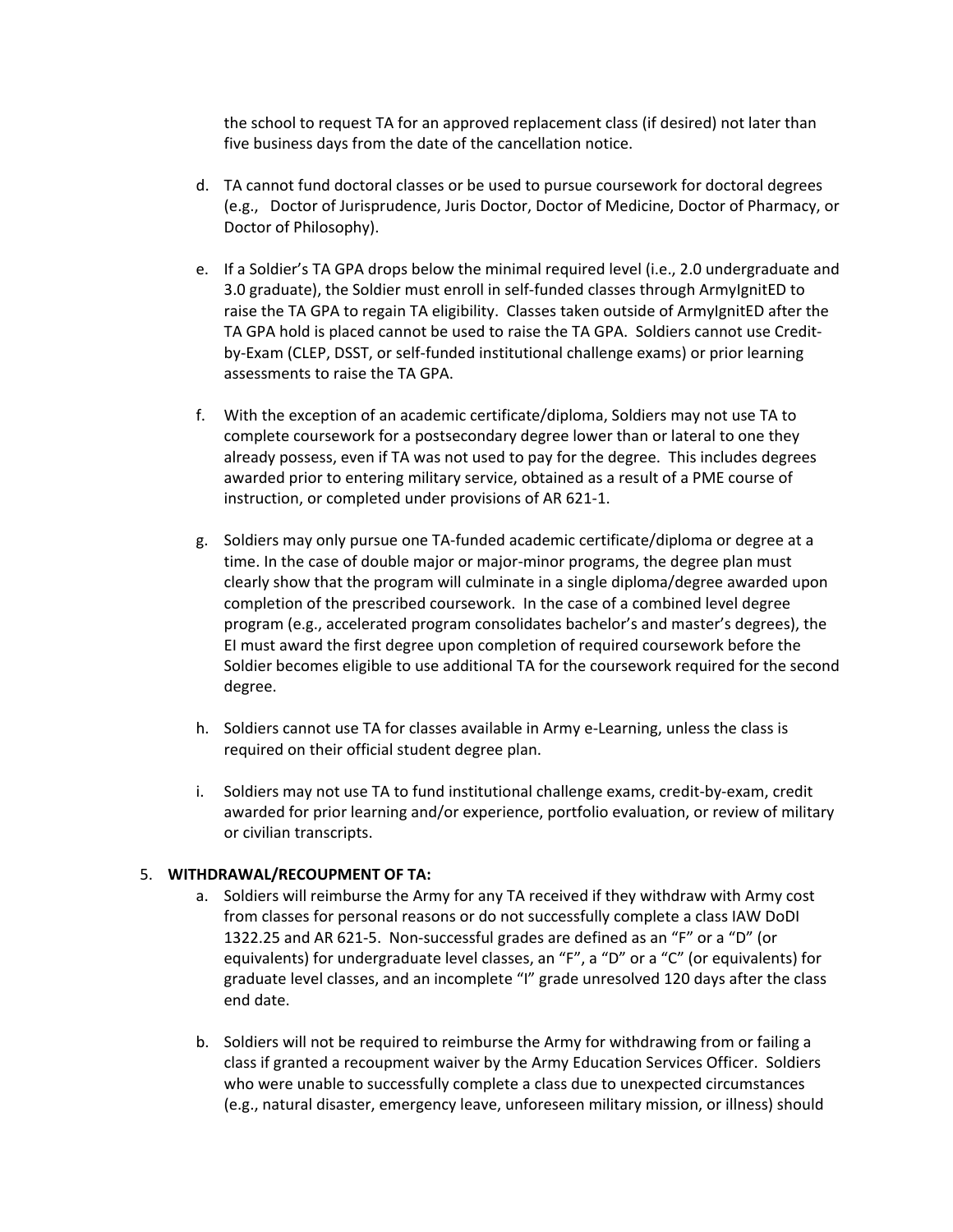submit a recoupment waiver request via a DA 7793 (Request for TA Recoupment Waiver – Withdrawal for (WM) Military Reasons) form located in ArmyIgnitED.

- c. Soldiers may repeat an unsuccessful class using TA funding; however, TA cannot be authorized for a repeated class unless the Soldier has agreed to reimburse the Army for the original class. Only the highest grade earned for a repeated class will factor into the Soldier's TA GPA.
- d. If a Soldier is required to repay the Army for TA received, the Defense Finance and Accounting Service (DFAS) will deduct the funds from the Soldier's pay IAW current DFAS policies. A Soldier will be informed via email by ArmyIgnitED 30 days in advance of a pending collection so that the Soldier may dispute the debt.
- e. In the case of overpayments or refunds of TA involving an EI, the EI will return the overpayment or refund directly to the Army. Under no circumstances will a Soldier accept reimbursement of TA funds from the EI on behalf of the Army.
- f. Soldiers may not under any circumstances reimburse an EI for a TA-funded class to circumvent recoupment action for a dropped or failed class, or to omit or prevent the class grade from factoring into the TA GPA.

#### 6. **DUPLICATION OF BENEFITS:**

- a. TA will not be authorized for any course for which a Soldier receives reimbursement in whole or in part from any other Federal source such as Veterans Affairs (VA) education benefits (GI Bill and other programs) and Army-funded programs (ROTC scholarship, education-related incentive or bonus, and advanced civil schooling) when the payment would constitute a duplication of benefits paid to the educational institution.
- b. When combining TA with VA educational benefits under the MGIB (Chapter 30) "Top Up" program, the combined amount cannot exceed the total cost of the class. The use of funds related to Veterans' education benefits to supplement TA is authorized in accordance with applicable VA guidelines.
- c. When using Federal financial aid, such as a Pell Grant, TA will be applied first and the Federal aid will be applied to the remaining balance of financial need.
- d. For ARNG Soldiers in states that provide State TA, use of Federal and State TA benefits will be applied in accordance with state laws.

#### 7. **MILITARY SERVICE OBLIGATIONS:**

a. IAW Title 10 USC, Section 2007, commissioned officers (CW2/2LT and above) who accept TA funds incur a Military Service Obligation (MSO). Regular Army, AGR, and Title 10/Title 32 mobilized officers incur an Active Duty Service Obligation (ADSO) of two years. Reserve Component (USAR/ARNG) officers incur a Reserve Duty Service Obligation (RDSO) of four years. The TA MSO commences on the ending date of each class for which TA was approved.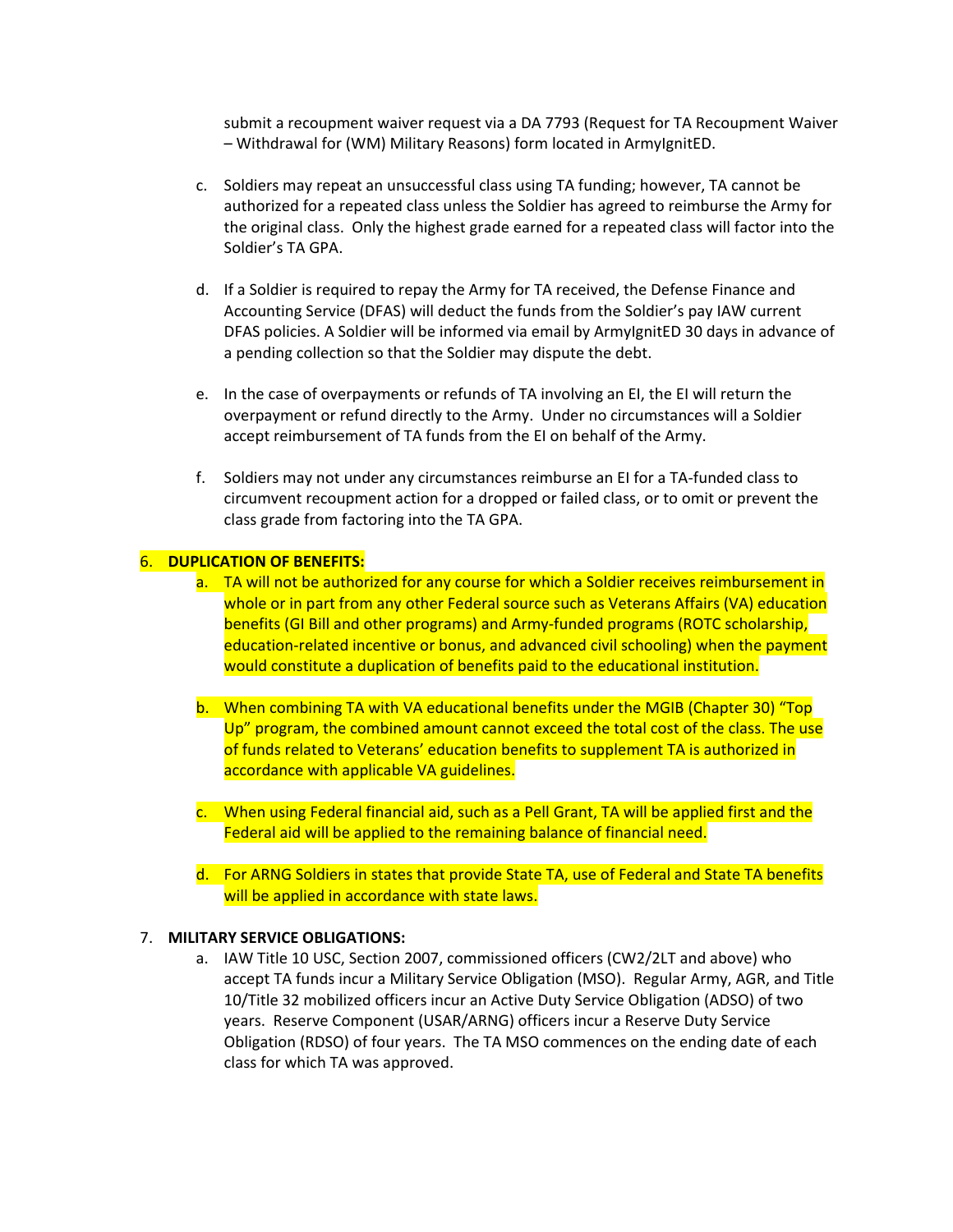- b. Once imposed, the TA MSO will run concurrently with any previously imposed MSO. Only the Service Secretaries can waive an officer's TA-imposed ADSO for early separation. If the MSO is waived, the officer will be required to reimburse the Army the amount of TA representing the unserved portion of the ADSO/RDSO.
- c. The officer's duty status on the class start date will determine whether an ADSO or RDSO is applied. Mobilized Reserve Component officers not retained on active duty may complete an ADSO in an active drilling status.
- d. For Reserve Component officers, any recoupment actions related to the RDSO will be administered by the component's officer personnel management office.
- e. Officers may not under any circumstances reimburse an EI for a TA-funded class to avoid an MSO.

### 8. **RIGHT TO REDRESS:**

- a. Resolving issues related to ArmyIgnitED or TA: For assistance with resolving ArmyIgnitED account or TA issues (e.g., account holds or system errors), Soldiers may contact their assigned Army Education Center/Office or submit an ArmyIgnitED ServiceNow Helpdesk case from their ArmyIgnitED account.
- b. Resolving issues related to an EI: For EI-related issues (e.g., degree requirements, grades, class absences, or billing/financial aid), Soldiers should contact their EI directly. If a Soldier believes the EI demonstrated deceptive, fraudulent, or misleading practices or otherwise failed to comply with the provisions of the DoD Memorandum of Understanding (DoD MOU), which outlines the conditions required for an EI to participate in the TA program, the Soldier has the right to file a formal complaint with the U.S. Government. Such complaints may be filed via the Postsecondary Education Complaint System (PECS) website at

[https://pecs.militaryonesource.mil/pecs/dodpecs.aspx.](https://pecs.militaryonesource.mil/pecs/dodpecs.aspx) Institutional-level data about the number and nature of complaints filed against individual schools may be reviewed at [http://www.dodmou.com/TADECIDE.](http://www.dodmou.com/TADECIDE)

### 9. **AUTHORIZATION TO RELEASE ACADEMIC INFORMATION:**

By agreeing to this SOU, the Soldier grants permission for the Army to share his or her academic information as needed with Army Civilians whose responsibilities include education services and programs, Army Contractors whose contracts include education services and programs, and participating Educational Institutions. Additionally, by agreeing to this SOU, the Soldier authorizes educational institutions to release and forward his or her education information (e.g., degree plan, course enrollment, course withdrawal, course cancellation, course completion or failure, grade, verification of degree completion, and billing information) to the Army. No information will be shared with any third party for marketing or solicitation purposes.

### **CREDENTIALING ASSISTANCE (CA)**

### **IMPORTANT NOTICE TO SOLDIERS:**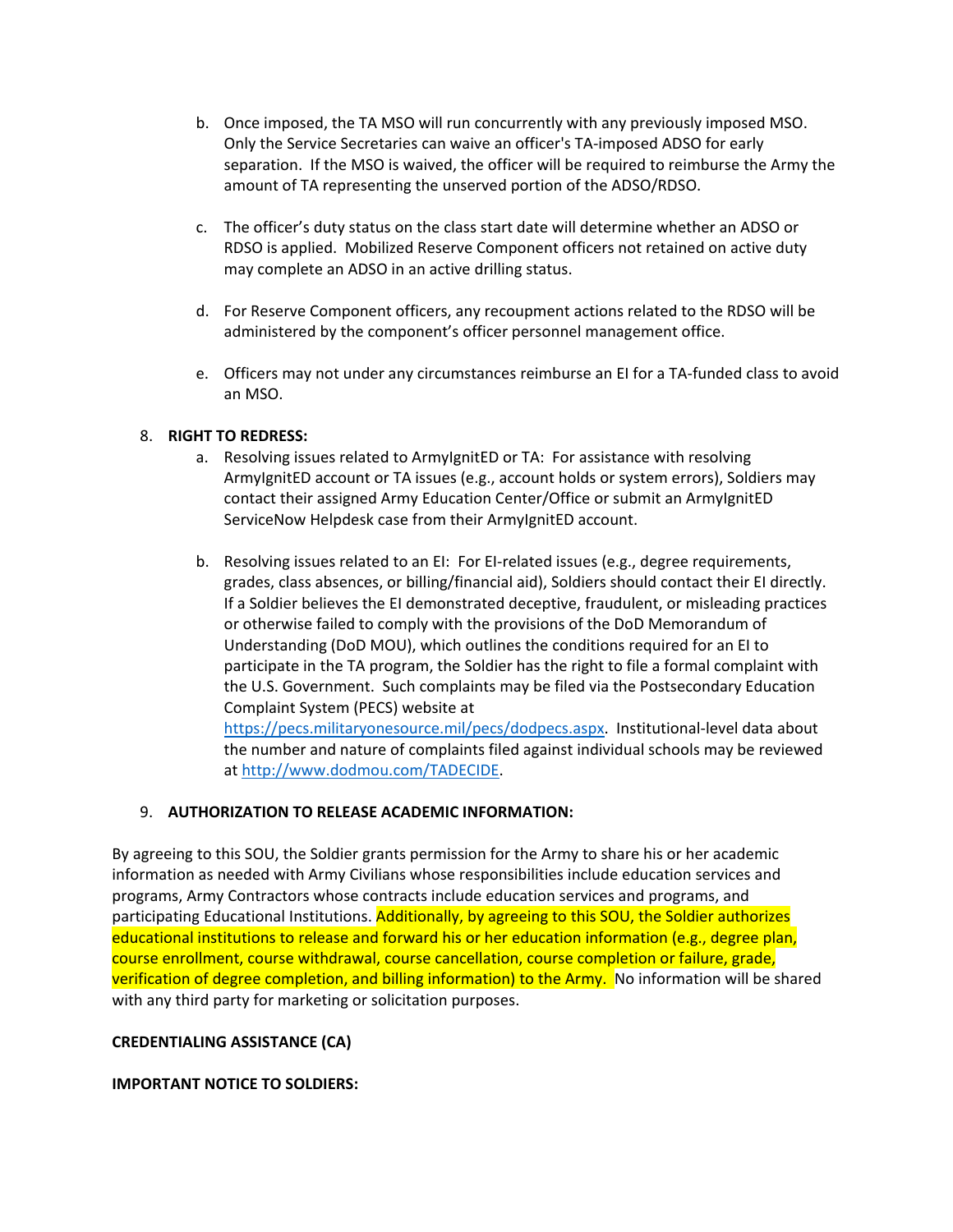The Army's credentialing assistance (CA) program is a benefit the Army may provide to eligible Soldiers, and is not a guaranteed entitlement. By signing this Statement of Understanding (SOU) you are acknowledging and agreeing to the terms and conditions required to participate in this voluntary program. Failure to adhere to the provisions below may result in your personal financial liability to the U.S. Government for CA funds you receive or an adverse personnel action. It is important that you read and understand each of these provisions and that you contact an Army Education Counselor to clarify any provision(s) as necessary before requesting CA.

# 1. **SOLDIER ELIGIBILITY:**

Soldier eligibility criteria for the use of CA will be aligned with Tuition Assistance (TA) policy. Soldiers must meet the following requirements:

- a. Duty Status.
	- (1) Regular Army (RA) Soldiers.
	- (2) Active Guard/Reserve (AGR) Soldiers pursuant to Title 10 and Title 32.
	- (3) U.S. Army Reserve (USAR) and Army National Guard (ARNG) Soldiers in an active drilling status with a designation as satisfactory participant.
- b. Military Education.
	- (1) Soldiers may use CA upon achieving their Military Occupational Specialty Qualification (MOSQ) as follows:
		- (a) Enlisted Soldiers who have graduated Advanced Individual Training.
		- (b) Warrant officers who have graduated Warrant Officer Basic Course.
		- (c) Officers who have graduated Basic Officer Leaders Course.

# 2. **CA Exclusions:**

The following Soldiers are ineligible for CA:

- a. Contracted Reserve Officers' Training Corps (ROTC) scholarship cadets, including those receiving room and board benefits in lieu of tuition and fees. This restriction includes any period(s) of temporary suspension of scholarship benefits, leave of absence, and while school is out of session.
- b. ROTC cadets contracted under the Green to Gold ROTC Program.
- c. Soldiers flagged under provisions of AR 600-8-2.
- d. Soldiers approved for voluntary separation, or who have received notice of involuntary separation, and do not have enough time remaining in service to complete the credentialing course or exam before separating from the Army.
- e. Soldiers without sufficient time-in-service to complete the CA course or exam.
- f. Soldiers assigned to the Individual Ready Reserve or the Inactive National Guard.

# **3. GENERAL CA GUIDELINES:**

- a. CA is subject to the same funding ceiling as TA. A Soldier may use both TA and CA; however, the combined usage by any Soldier shall not exceed the fiscal year TA/CA limit. Soldiers can pursue any credential found in Army Credentialing Opportunities On-Line (COOL) and may work on multiple credentials simultaneously or sequentially. If a credential is removed from Army COOL prior to payment, the credential or training leading to that credential can no longer be pursued and the request will be rejected.
- b. CA can authorize the payment of classroom, hands-on, online or blended training and courses, materials, manuals, study guides, textbooks, processing fees, test fees, and other expenses related to the attainment or recertification of credentials.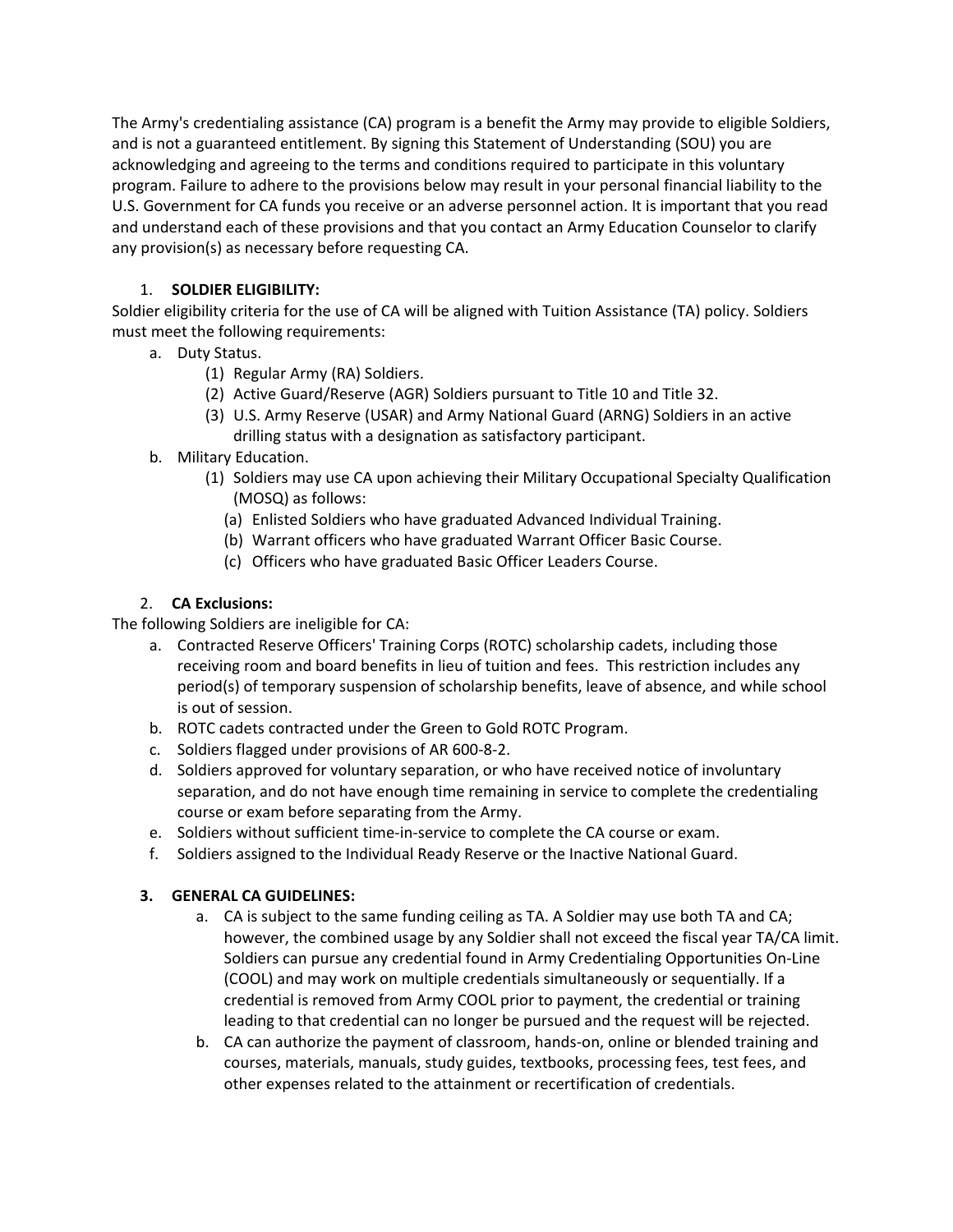- c. Prior to being approved for CA, Soldiers are encouraged to meet with an Army Education Counselor, either virtually or in person, for information regarding CA program policies and procedures. Before receiving CA, the Soldier must sign an electronic Statement of Understanding (SOU) acknowledging compliance with Army CA policies and procedures.
- d. Soldiers may only use CA for off-duty credentialing programs. Soldiers must obtain an ArmyIgnitED account and request CA for credentialing courses and exams through ArmyIgnitED.
- e. Soldiers may not use CA to repeat successfully completed preparatory portions of a credential, other than for those areas required for renewal of the credential.
- f. Soldiers should resolve any ArmyIgnitED-imposed account holds prior to requesting CA. Holds imposed due to incorrect information reported to ArmyIgnitED by third-party systems (e.g., an educational institution or Army personnel system) must be corrected in those systems. Should the placement of an erroneous hold on any ArmyIgnitED account occur, the Soldier should send an email to ACCESS, ArmyU at usarmy.knox.hrc.mbx.tagd-aces-credentialing-program@mail.mil. The Soldier must attach documentation (e.g., orders, Department of the Army Form 1059, or Joint Services Transcript) that verifies the correct personnel information to have the hold deferred. Personally identifiable information must be redacted from all documentation. ACCESS, ArmyU cannot defer or remove a Suspension of Favorable Personnel Actions (Flag) Hold for any reason.
- g. Soldiers with dual civilian and military status cannot use CA and Army Civilian Training, Education, and Development Systems funds concurrently for the same course.
- h. CA is not authorized for credentials associated with doctor's degrees as defined by the U.S. Department of Education. Examples of doctor's degrees include, but are not limited to, Doctor of Jurisprudence or Juris Doctor (J.D.), Doctor of Medicine (M.D.), Doctor of Pharmacy (Pharm.D.), and Doctor of Philosophy (Ph.D.). However, Soldiers may use CA to pursue credentials associated with doctoral level degrees but cannot use CA to fund doctoral classes.
- i. CA will not be authorized for any class for which a Soldier receives reimbursement in whole or in part from any other Federal source, including Veterans' education benefits and Service-funded programs (ROTC scholarship, education-related incentive or bonus, and advanced civil schooling) when the CA payment duplicates the reimbursement.
- j. CA is not authorized for:
	- (1) Preparatory classes for college/graduate admissions testing such as the Scholastic Assessment Test, Graduate Record Examination, or Law School Aptitude Test.
	- (2) Career Skills Programs.
	- (3) Professional credentials, to include renewals that are a prerequisite for appointment in the Armed Forces.
	- (4) Required credentials for an MOS, as the funds for these credentials come from Army training institutions and career management field proponents.
	- (5) Apprenticeships.

# **4. CA REQUEST TIMELINES:**

a. Soldiers must submit separate CA requests for each credentialing course or exam to ArmyIgnitED at least 30 business days prior to the start date of the course or exam. The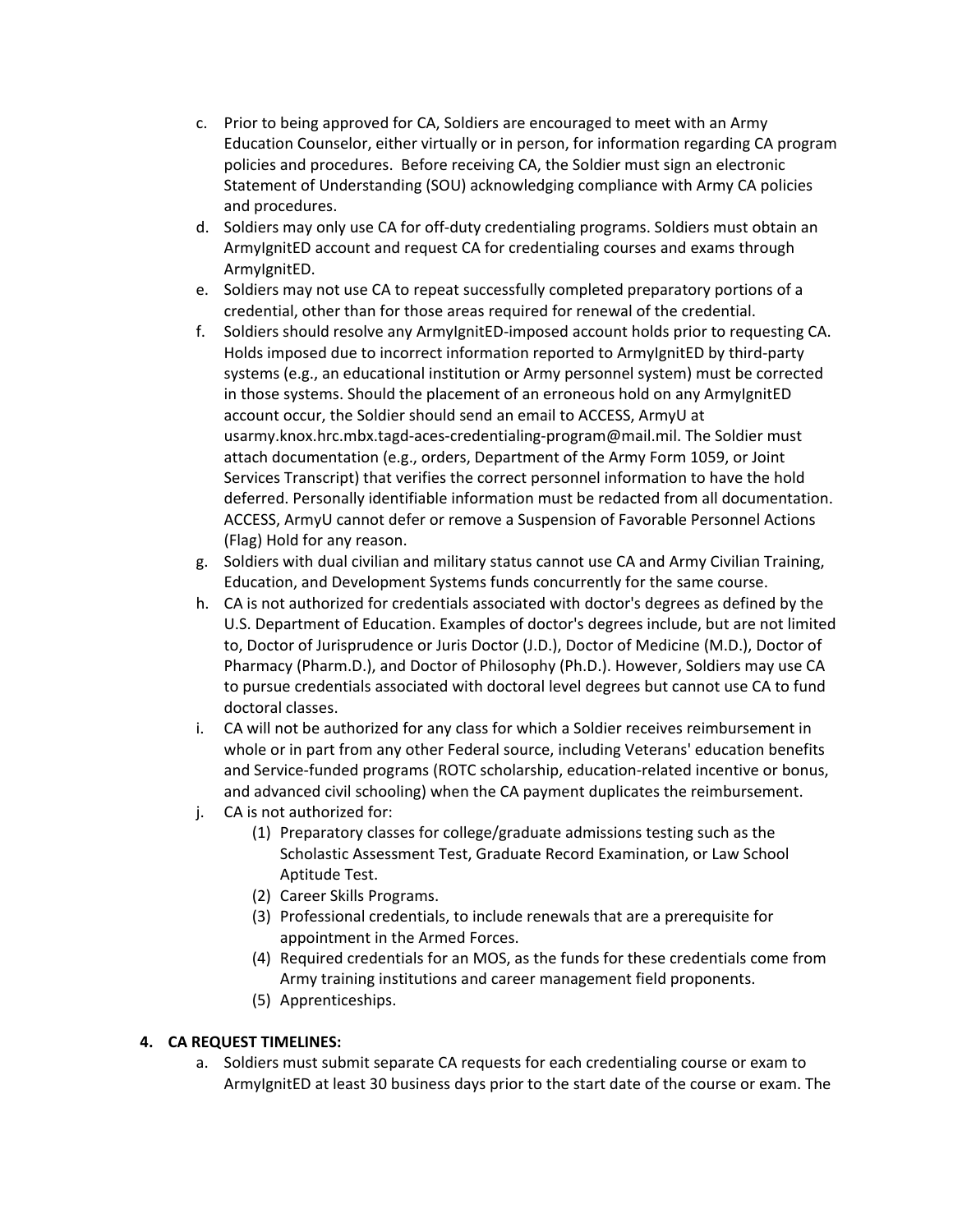end date of the requested course or exam must be within one calendar year of the start date.

- b. CA requests submitted less than 30 business days prior to the course or exam start date will be rejected.
- c. CA requests submitted less than 30 business days prior to the course or exam start date will not be considered for exception-to-policy CA funding for any reason.
- d. Soldiers must request books and material in conjunction with a request for a credentialing course or exam. Requests for only books or material will be rejected.
- e. Soldiers are not authorized to prepay for a course or exam using personal funds while a CA request is pending approval. Reimbursement for Soldiers' out-of-pocket expenses is not authorized.
- f. Soldiers may not attend a course or sit for an exam prior to receiving verification from the Finance Division, Army Credentialing and Continuing Education Services for Soldiers, Army University (ACCESS, ArmyU), that the course or exam has been CA funded. If this occurs, Soldiers will be liable for the cost of the course or exam.
- g. Soldiers who wish to change the start or end date of an existing CA request, whether funded or pending funding, must email ACCESS, ArmyU at usarmy.knox.hrc.mbx.tagdaces-credentialing-program@mail.mil and request the change. ACCESS, ArmyU will approve or deny the change based on the reason for the request. The end date of a requested course extension cannot exceed one calendar year from the start date of the course.
- h. Soldiers will not receive approval to use CA for an additional course or exam until the vendor provides the certificate of completion or grade for a completed course or exam.
- i. Soldiers who wish to withdraw from a CA-approved course or exam must do so in ArmyIgnitED. Under no circumstances will the Soldier coordinate a withdrawal directly with the vendor. If this occurs, the Soldier will be liable for any debt incurred.
- j. If the vendor cancels a CA funded course or exam, the Soldier must email ACCESS, ArmyU at usarmy.knox.hrc.mbx.tagd-aces-credentialing-program@mail.mil not later than five business days from the date the Soldier was notified by the vendor of the cancellation. The Soldier will attach a cancellation notice from the vendor to the email. Upon ACCESS, ArmyU's approval, the Soldier can request CA for an appropriate replacement course or exam (if desired).
- k. Soldiers should resolve any ArmyIgnitED-imposed account holds prior to requesting CA. Holds imposed due to incorrect information reported to ArmyIgnitED by third-party systems (e.g., an educational institution or Army personnel system) must be corrected in those systems. Should the placement of an erroneous hold on any ArmyIgnitED account occur, the Soldier should send an email to ACCESS, ArmyU at usarmy.knox.hrc.mbx.tagd-aces-credentialing-program@mail.mil. The Soldier must attach documentation (e.g., orders, Department of the Army Form 1059, or Joint Services Transcript) that verifies the correct personnel information to have the hold deferred. Personally identifiable information must be redacted from all documentation. ACCESS, ArmyU cannot defer or remove a Suspension of Favorable Personnel Actions (Flag) Hold for any reason.

### **5. RECOUPMENT OF CA:**

a. Soldiers must successfully complete an approved credentialing course or exam to avoid the recoupment of CA funds. Failing a course or an exam, withdrawing from a course or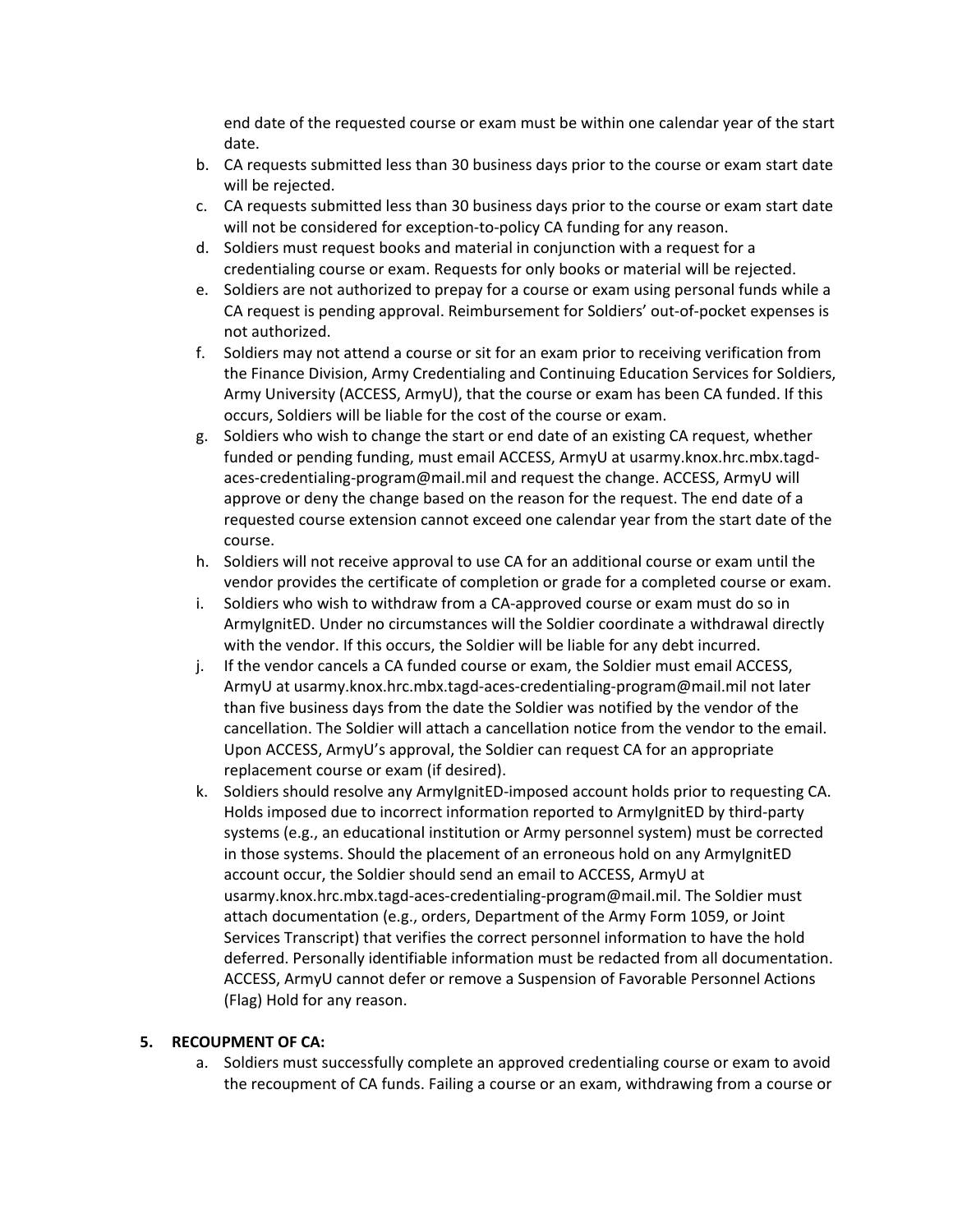an exam with Army cost or failing to attend a course or sit for an exam in the timeframe requested will result in CA recoupment.

- b. If a Soldier is required to repay the Army for CA received, the Defense Finance and Accounting Service (DFAS) will deduct the funds from the Soldier's pay in accordance with current DFAS policies. The Soldier will be informed via email by ArmyIgnitED or ACCESS, ArmyU before a collection request is sent to DFAS so that the Soldier may dispute the debt. Soldiers can email ACCESS, ArmyU at usarmy.knox.hrc.mbx.tagdaces@mail.mil for assistance with recoupment issues.
- **c.** A Soldier may use CA funding to repeat an unsuccessful course or exam, or use CA for a different course or exam, once the Soldier initiates recoupment for the original course or exam. Additionally the Soldier must receive counseling from an Army Education Counselor that assists the Soldier in determining the reason for the unsuccessful completion and in developing strategies that support the continuing pursuit of credentials. Annotation of the counseling session must be in ArmyIgnitED.
- d. Recoupment Waiver.
	- (1) ACCESS, ArmyU may grant a recoupment waiver when a Soldier withdraws from, fails, or cannot complete a course or exam for reasons clearly beyond the Soldier's control.
	- (2) Soldiers can request a CA recoupment wavier by submitting the "CA Recoupment Waiver – Withdrawal for (WM) Military Reasons" form located in ArmyIgnitED. The first commander in the Soldier's chain of command exercising the Uniform Code of Military Justice authority must endorse recoupment waiver requests (digitally). Soldiers must attach documentation (e.g., orders or proof of hospitalization) substantiating the reason for a waiver request to the form. Redact all Personally Identifiable Information (PII) from all documentation.
- e. Soldiers may not under any circumstances reimburse a vendor for CA funding to circumvent recoupment action for a dropped or failed course or exam.

### **6. MILITARY SERVICE OBLIGATIONS:**

- a. Commissioned officers (CW2, 2LT, and above) may use CA only if the Officer agrees to serve a military service obligation, in accordance with current TA policy requirements. Upon request and approval of CA for credentialing courses and/or materials, Regular Army, AGR, and mobilized commissioned officers (under Title 10 or Title 32 authority), incur an Additional Duty Service Obligation (ADSO) of two years. Reserve Component officers (USAR and ARNG) incur a Reserve Duty Service Obligation (RDSO) of four years. The CA military service obligation commences on the ending date of each course for which CA was approved.
- b. Officers using CA for only testing or recertification of a credential will not incur a service obligation.
- c. Mobilized Selected Reserve officers not retained on active duty may serve an ADSO/RDSO period of service in an active drilling status within a component of the Selective Reserve.
- d. Once imposed, the ADSO/RDSO will run concurrently with any previously imposed ADSO/RDSO unless the Soldier is involuntarily separated by the Army. If approved for voluntary separation the Soldier will be required to reimburse the Army the amount of CA representing the unserved portion of the ADSO/RDSO.